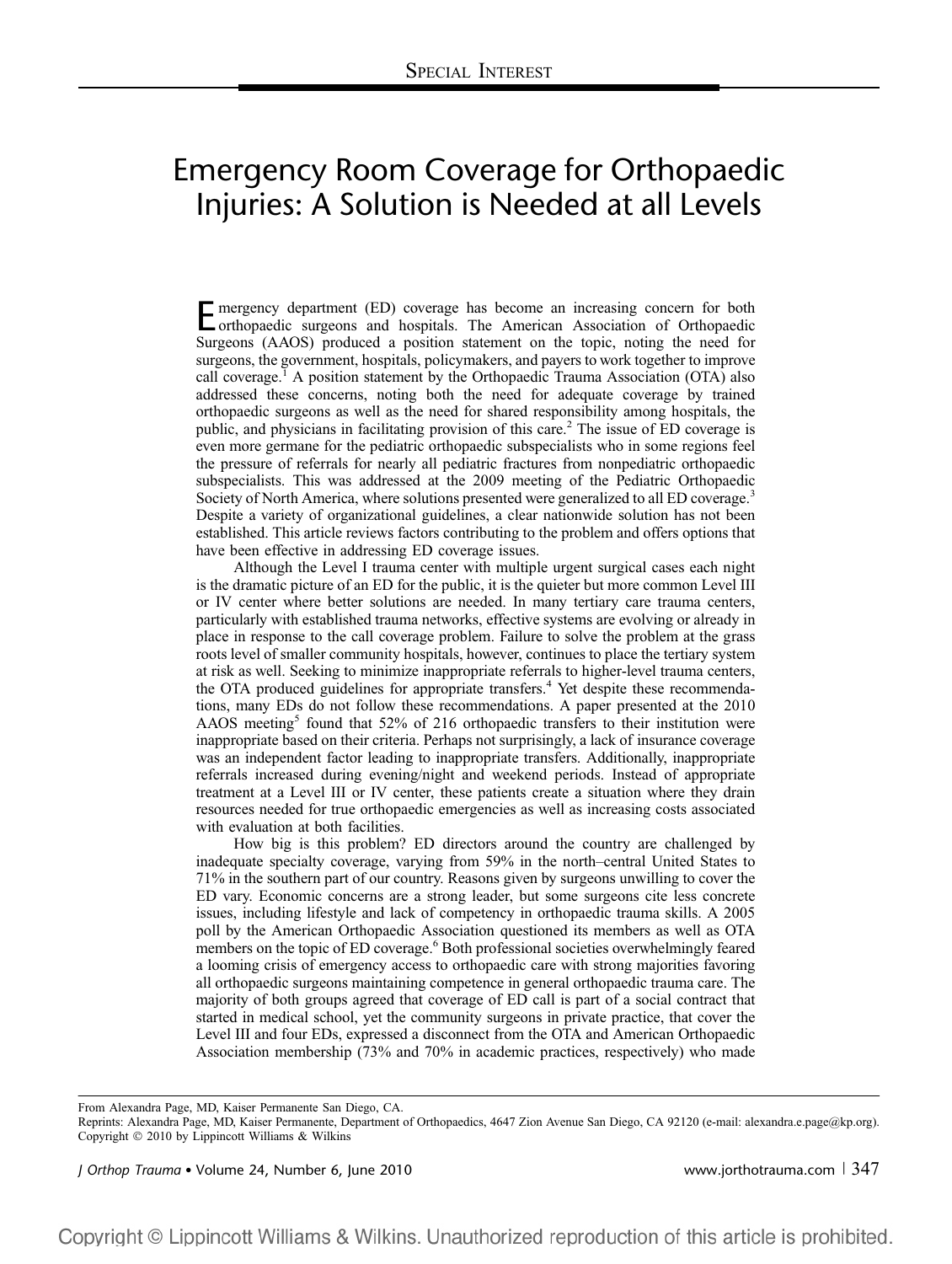these recommendations. Community surgeons felt that coverage of the ED in an academic center with residents and fellows sharing the load differed significantly from the experience of the single practitioner who manages these cases in isolation. Furthermore, some perceive the assumption that ED call should be construed as a fulfillment of a social contract as archaic in a healthcare system where overregulation and a litigation lottery can stifle the humanity of the patient–doctor relationship.

Several factors have combined to produce this crisis. Marked increases in ED use strain the system. In 2002, Americans visited hospital emergency rooms 110.2 million times, a 23% increase over the 90 million visits made in 1992. During the same period of time, hospital EDs decreased in number by approximately 15%<sup>7</sup> Emergency Medical Treatment and Active Labor Act (EMTALA) created a mandate for hospitals to provide coverage in specialty call, but there is no corresponding requirement for these specialists to join the call schedule for their hospital. Additionally, although ED coverage was once a practice builder for young surgeons, it has now become a combination of high risk and low or no compensation. For example, in southern California in 2008, one in four ED visits was by an uninsured patient. The lack of compensation for providing care to the uninsured likely drives the inappropriate referral patterns with inappropriate referrals two times as likely to be uninsured.<sup>5</sup> To address this, many hospitals provide compensation for on-call services independent of cases treated. Even with coverage of the direct cost of professional time while on call, indirect costs are borne through the increased litigation risk in the trauma population and disruption of elective practice on the day of and after ED call. Furthermore, the indirect cost of sacrifices to personal and family life should be considered, especially when it is disproportionate and not shared by all active departmental staff members.

Beyond the financial and risk concerns, recent generations of surgeons have entered the workforce with a work attitude that differs from prior generations based on the 80-hour work week. Limited hours during residency may make this generation feel less comfortable with the historic model of providing emergency care all night and then working the next day to meet the obligations of both office practice and elective surgery necessary to generate revenue. Studies on the adults born from 1965 on, including Generations X, Y, and Millenials, suggest these emerging groups value a balanced life more than the Matures and Baby Boomers born before 1965. As these newer generations mature into practicing orthopaedic surgeons, we can expect an attitude shift in those providing emergency orthopaedic care to the nation as well.<sup>8</sup> If observations about the expectations of these younger adults proves true, orthopaedic surgeons may be less willing to sacrifice family and personal well-being to provide ED care to fulfill a social contract that interestingly is applicable to physicians but apparently not to hospital administrators, lawyers, or insurance carriers. The effect of magnification of inappropriate referrals to Level I centers during night and weekend periods noted by Thakur et al<sup>5</sup> may be a reflection of a population of orthopaedic surgeons less willing to sacrifice personal time for ED coverage.

Possible solutions have been proposed by various entities, including the OTA, AAOS, American Orthopaedic Association, and the American College of Surgeons. Perhaps motivated by the EMTALA requirements, suggestion for ED specialty coverage can be found in hospital administration literature as well. These have been implemented in many communities around the country. Various solutions to address the financial, liability, $9$  and lifestyle aspects have included the following:

- 1. Change the reimbursement structure for ED coverage. This can be a set stipend for on-call coverage or with an agreement for the hospital to pay agree-on rates for service. Across the country, some hospitals are reimbursing at Medicare rates and others at Medicare plus  $20\%$  to  $30\%$ <sup>10</sup> A large survey of payments for orthopaedic ED coverage showed a median per diem compensation or  $$1000$  in 2008.<sup>11</sup>
- 2. Allow deduction or offset for uncompensated care provided by a surgeon covering the emergency room. Bill HR 1678 was developed to address this, proposing a bad debt tax deduction for uncompensated EMTALA care. However, since the introduction in March 2009 and referral to the House Ways and Means Committee, there has been no further action. The California Orthopaedic Association has established a work group with California OTA members to explore legislative avenues to provide a stable economic support for the state's trauma care access problems.
- 3. Give increased protection to physicians providing EMTALA-related services by protecting them as federal employees under the Public Health Service Act. Bill HR 1998 proposed by the AAOS would provide some liability protection for EMTALA services. Currently, this Bill is in the House Education and Labor Committee but has not had action since introduction in April 2009. Similar legislation (HR 2989) awaits further consideration in the House Ways and Means Committee.
- 4. Improvement in hospital resources for trauma cases. Based on the OTA's recommendation,<sup>4</sup> necessary resources include adequate daytime operating room access, personnel, equipment, instrumentation, and radiology support. Adopting this "best practice" can allow efficient delivery of trauma care by a team performing at peak effectiveness without the need for middle-of-thenight surgery on a routine basis.
- 5. Eliminate mandated ED coverage for community surgeons with hospitals obtaining their own emergency room coverage through various mechanisms:
- a. More applicable hospitals in Level I or II systems, ''orthopaedic hospitalists'' could be full-time employees of the hospitals, providing the necessary coverage of the ED, ideally with the resources described for a trauma service.
- b. Alternatively, companies have formed that will contract directly with the hospital to provide subspecialty ED coverage on a ''locum tenems''-type model. The companies hire surgeons with an agreement to cover an ED for approximately five 24-hour shifts per month, covering their salary and malpractice. Although

348 <sup>|</sup> www.jorthotrauma.com q 2010 Lippincott Williams & Wilkins